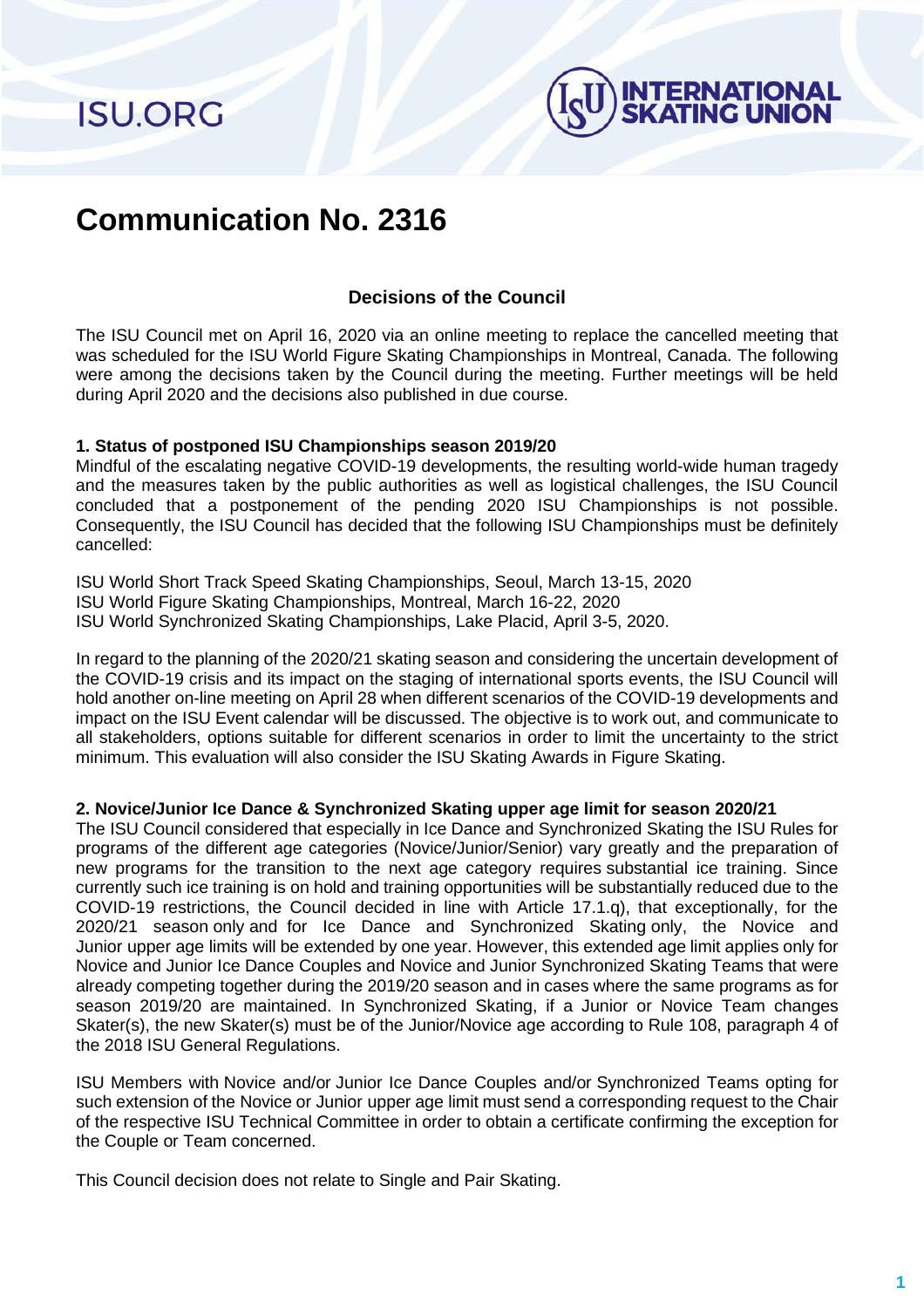Further to the above-mentioned decision as well as the decisions announced in ISU Communication No. 2312, point 5 (Figure Skating Officials Status) and point 6 (Figure Skating Requirements season 2020/21), the Council, in consultation with the Technical Committees, is further evaluating other potential consequences of the COVID-19 crisis, such as the lack of ice training, and will publish any extraordinary measures the Council deems necessary in due time.

### **3. ISU Four Continents Short Track Speed Skating Championships 2021**

Based on information received from U.S. Speedskating the Council decided to change the dates of the ISU Four Continents Short Track Speed Skating Championships 2021. Accordingly, the ISU Four Continents Short Track Speed Skating Championships 2021 will be held in Salt Lake City, USA on January 22-24, 2021.

# **4. Provisional Allotment of 2022 ISU Championships**

ISU Four Continents Short Track Speed Skating Championships to be held tentatively (other dates may be considered) on January 28-30, 2022:

Due to a lack of applications, the Council was not able to make an allotment for this Championships. ISU Members are therefore invited to submit applications by September 15, 2020 in line with ISU Communication No. 2231.

ISU Four Continents Figure Skating Championships to be held on January 17-22, 2022: The Council decided to postpone the allotment of this Championships. ISU Members are therefore invited to submit applications by September 15, 2020 in line with ISU Communication No. 2231.

In accordance with Rule 127 of the ISU Regulations, the Council has provisionally allotted the following 2022 Championships:

ISU World Junior Figure Skating Championships to be held in Sofia, Bulgaria on March 7-13, 2022

ISU World Junior Synchronized Skating Championships to be held in Innsbruck, Austria on March 17-19, 2022.

### **5. Designation of Figure Skating Challenger Series events season 2020/21**

The Council approved the Challenger Series in Figure Skating Calendar for the season 2020/21 as follows:

| Beijing / CHN                       | September 9 - 13, 2020        |
|-------------------------------------|-------------------------------|
| Oakville, ON / CAN*                 | September 17 - 19, 2020       |
| Bratislava / SVK                    | September 16 - 19, 2020       |
| Oberstdorf / GER*                   | September 23 - 26, 2020       |
| Espoo / FIN*                        | October 8 - 11, 2020          |
| Budapest / HUN                      | October 15 - 17, 2020         |
| Almaty / KAZ*                       | October 29 - November 1, 2020 |
| Warsaw / POL                        | November 12 - 15, 2020        |
| Innsbruck / AUT                     | November 23 - 30, 2020        |
| Zagreb / CRO*                       | December 2-5, 2020            |
| * denotes Events with Pair Skating. |                               |

The above calendar, same as the calendar of other ISU series, is subject to a timely normalization of the coronavirus situation allowing the safe organization of ice skating events this Autumn. While the Challenger Series events remain the property of the organizing ISU Members who remain the key decision makers for those events, the ISU is closely monitoring the respective developments with the expectation and hope that the situation will be restored to normal as quickly as possible. The ISU will inform ISU Members in case of any development or related ISU recommendations and/or decision.